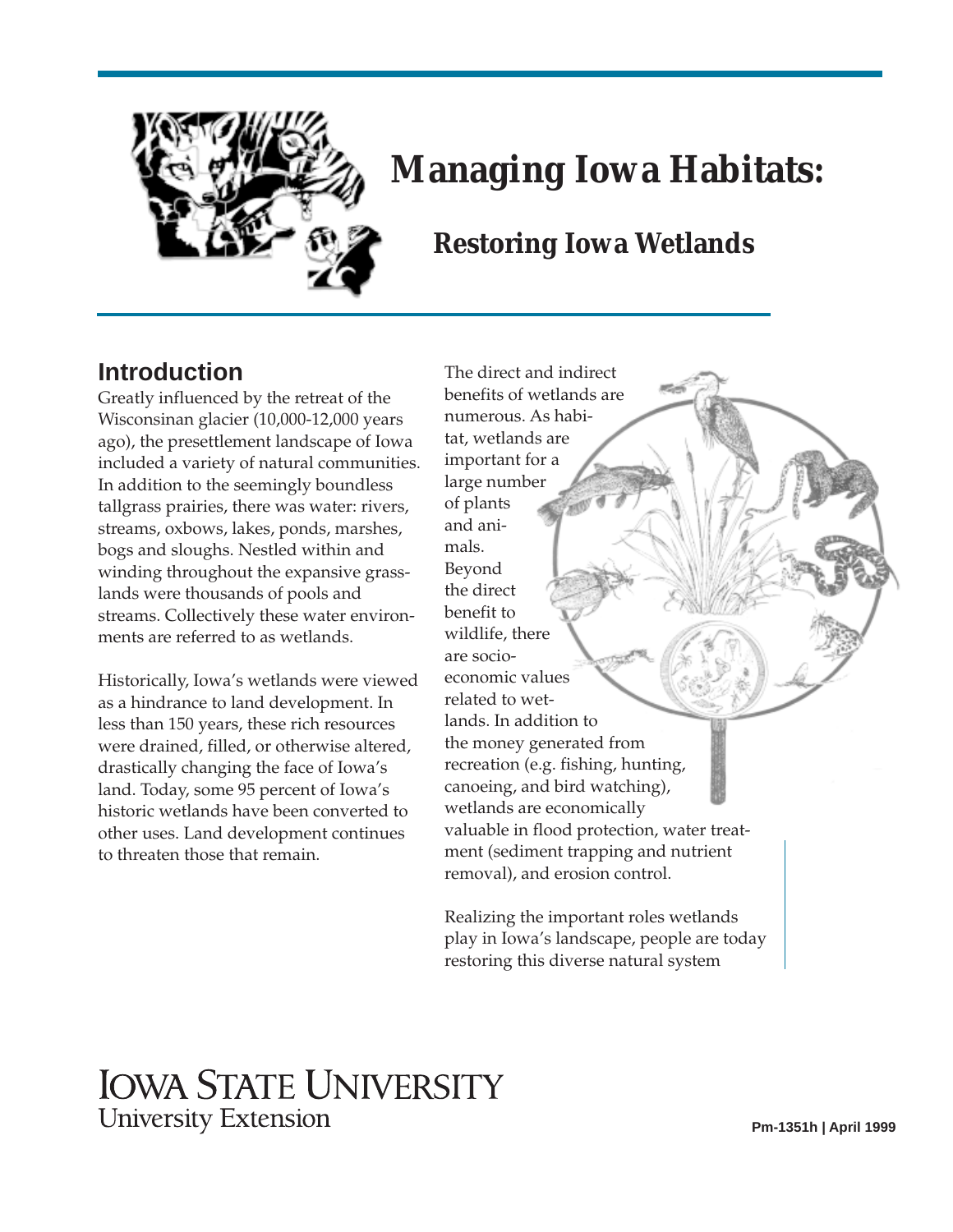throughout the state. This publication is written to assist landowners in the identification, restoration, and management of shallow-water wetlands similar to those once scattered about Iowa's countryside.

# **What is a Wetland?**

*About 900 species of wildlife in the United States depend on wetland habitats at some stage in their life.*

Although often thought of as wet, the presence of water alone does not constitute a wetland. Wetlands are defined by a combination of water, soil and plant features. Because of annual or seasonal changes in water level and/or plant cover, identifying wetlands and distinguishing their boundaries is sometimes difficult.

The current definition of wetland requires the presence of **water at or near the soil surface** during a portion of the year, **hydric soils** (soils developed under wet conditions), and **hydrophytic vegetation** (plants adapted to wet conditions).

Within this broad definition of wetlands, there are several classifications. Shallow lakes, as well as prairie marshes and potholes, are classified as *palustrine* wetlands. Typically they are no bigger than 20 acres and less than six feet deep. In gen-

> eral, these wetlands are areas of transition. Standing on the edge, they ease from dry upland communities into water.

> > The same characteristics that make it difficult for people to define or identify wetlands also present unique

> > > Shallow

Marsh



Wetland plants have built in drinking straw-like bundles, called "aerenchyma", to move oxygen and other gases from air to the roots.

challenges to plants and animals using the habitat. In order to exploit this dynamic habitat, members of a wetland community must be adaptable.

A wetland community includes a variety interacting plants and animals adapted for life on the edge. Wetland plants and animals are adapted to seasonal and annual changes in water depth. A variety of animals depend on wetland habitats including zooplankton, dragonflies, crayfish, painted turtles, great blue herons, and mink. Each plays an important role in wetland productivity.

Whether animal or plant, adaptability is critical to living in a wetland environment. For plants, this means adapting to conditions where the supply of oxygen is inadequate. Since wetland soils often lack oxygen, plants that grow there must somehow compensate. One adaptation many wetland plants have

is "aerenchyma". In addition to oxygen exchange, these strawlike bundles are similar in function to an

Upland Prairie or Savanna

Lowland Prairie or Sedge Meadow

Wetland

Deep

Marsh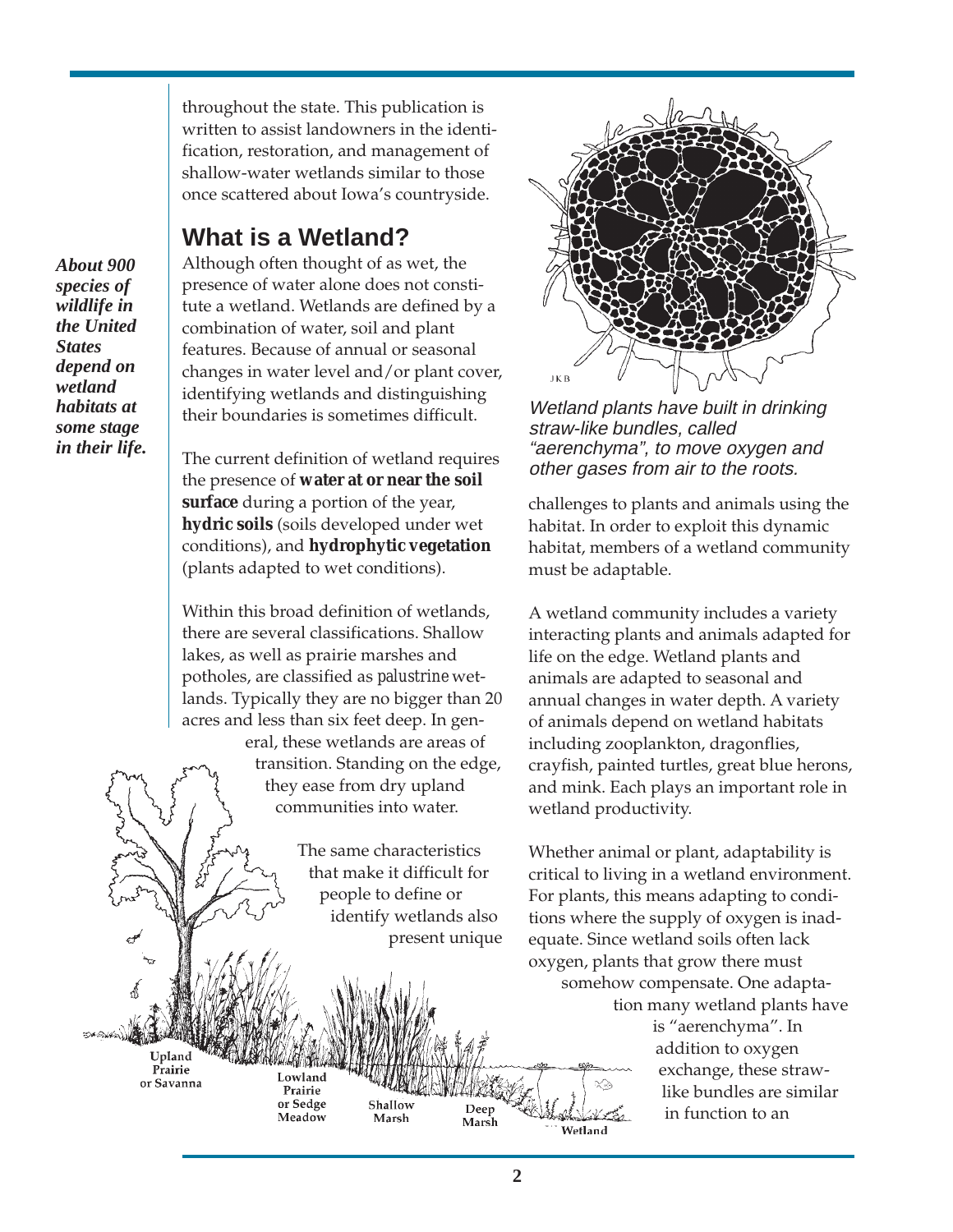animal's kidney and remove harmful metabolic bi-products.

There are several types of plants typically found in wetlands including free-floating, submergent, and emergent. The majority of wetland plants are limited to water less than six feet deep. They contribute significantly to wetland productivity and provide a habitat niche for thousands of aquatic insects which, in turn, provide an important food source for other wetland animals.

### **General Guidelines for Wetland Creation and Restoration**

In diversity and form, created or restored wetlands should imitate the ecological processes of those occurring naturally. The restoration process may be as simple as removing a drain tile or more complicated and costly. Planning is important. Contact local professionals to determine what (if any) permits are required and to discuss project objectives, site selection, wetland design, evaluation, and management.

#### *Site Selection*

Because of the tremendous variability within wetlands, identification of suitable restoration sites is challenging. The presence of water and certain plant species are good indicators. Soil type is also important. Soil descriptions and maps are in county soil surveys available through the local Natural Resource Conservation Service (NRCS). Their technicians can help interpret the maps and locate suitable sites.

The feasibility of establishing the desired water level, as well as the potential effect on adjacent lands, need careful consideration. Evaluation of the area's hydrological regime includes determining landscape position, water table depth, and groundwater flow patterns.

An assessment of existing vegetation will provide information about an area's potential seed bank. If possible, inventory adjacent land as well. This is important for revegetation as well as identifying troublesome exotic or invasive species such as Reed's canary grass.

Finally, accessibility, property boundaries, and topography of the proposed site need to be studied. These items often determine the feasibility of a restoration.

#### *Wetland Design*

Wetland design is dependent on individual project goals. Water depth, slope, size, and shape are important characteristics to

A high quality restored wetland includes: emergent, submergent, or floating plants for food and cover; islands, coves, and peninsulas for wildlife and to enhance visual appeal; gentle slopes within the wetland basin; and uplands surrounding the wetland planted with native grasses and flowers for nesting cover.



*Financial incentives, such as cost sharing programs, are available through federal and state agencies. Local groups like Pheasants Forever, Ducks Unlimited, and the Izaak Walton League may provide costshare funding and other assistance.*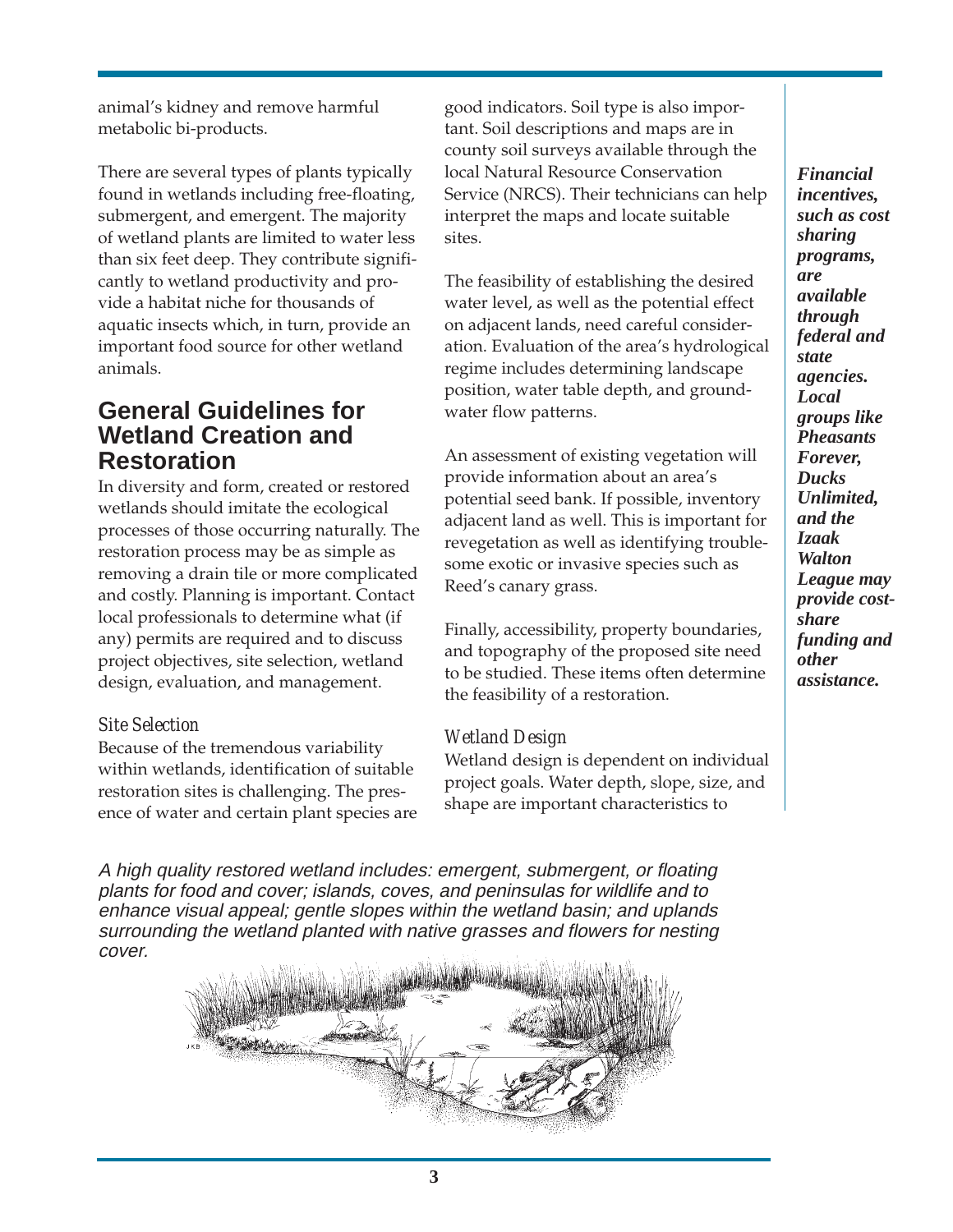determine prior to beginning restoration work.

Water depth and slope control several characteristics of a wetland including vegetation types, water level fluctuations, and water temperature. Plan on including a variety of depths. The NRCS recommends water depth of 3.5 feet in at least 1/ 2 of the wetland. By creating gentle slopes, water depth varies gradually and controls the absence or presence of many different types of plants and animals.

To approximate a natural wetland cycle or create favorable habitat conditions, it may be necessary to include a water control structure (e.g. a stoplog or low dam). Seasonal fluctuation of water levels duplicating natural wetland cycles improves habitat conditions for wildlife by altering water:cover ratios. Patches of vegetation (cover) dispersed throughout a wetland basin enhances wildlife diversity and usage.

Restoration size may be limited by financial and site constraints. However, wetlands as small as 0.25 acres are valuable to wildlife and people. Irregular shapes in wetland design tend to support higher biological diversity than regular shaped wetlands.

#### *Evaluation*

An important aspect of any restoration project is evaluation. Document the plants and animals inhabiting the area at the time of restoration. Continue this inventory annually for five years, then every twothree years thereafter. To evaluate the status of the restoration, comparisons with naturally occurring wetlands can be made. These evaluations can be used to direct future management plans by identifying potential problems.

#### *Management*

How a wetland is managed is partially determined by project objectives. Management options may be as simple as benignneglect - that is, doing nothing. Conversely, plans can be as detailed as planting buffer strips, mowing or fencing adjacent lands, and managing water levels with small dams or pumping devices.

# **Methods and Techniques**

Restoration preparation is site- and project-specific but may include clearing and grubbing, excavation, grading, removal or placing fill, compacting substrate, removing drain tiles, or creating water control structures such as low-head dikes or stoplogs.

Since several methods of planting wetlands are most easily done in the absence of water, prior to flooding determine how plants are to be introduced to the restoration site. Natural revegetation of a restored wetland is one method of establishing the wetland plant community. Although wetland seed banks are viable for long periods of time (some seeds up to 20 years), much of Iowa's wetland drainage occurred over 50 years ago. Thus, it is not an option for most restoration projects.

Alternative methods include seeding the site using locally collected seed or "inoculating" the area with sediment from nearby surviving wetlands. Providing the sediment holds a viable seedbank, this method is quite practical. Always obtain permission from landowners to harvest wetland seed or sediment. Either method is effective and easiest to accomplish in the absence of water.

Planting nursery stock (seeds or plants) can supplement natural revegetation processes. Water depth guides plant selection and matching plant type to

*Using local ecotypes (those appropriate for Iowa) may increase planting success.*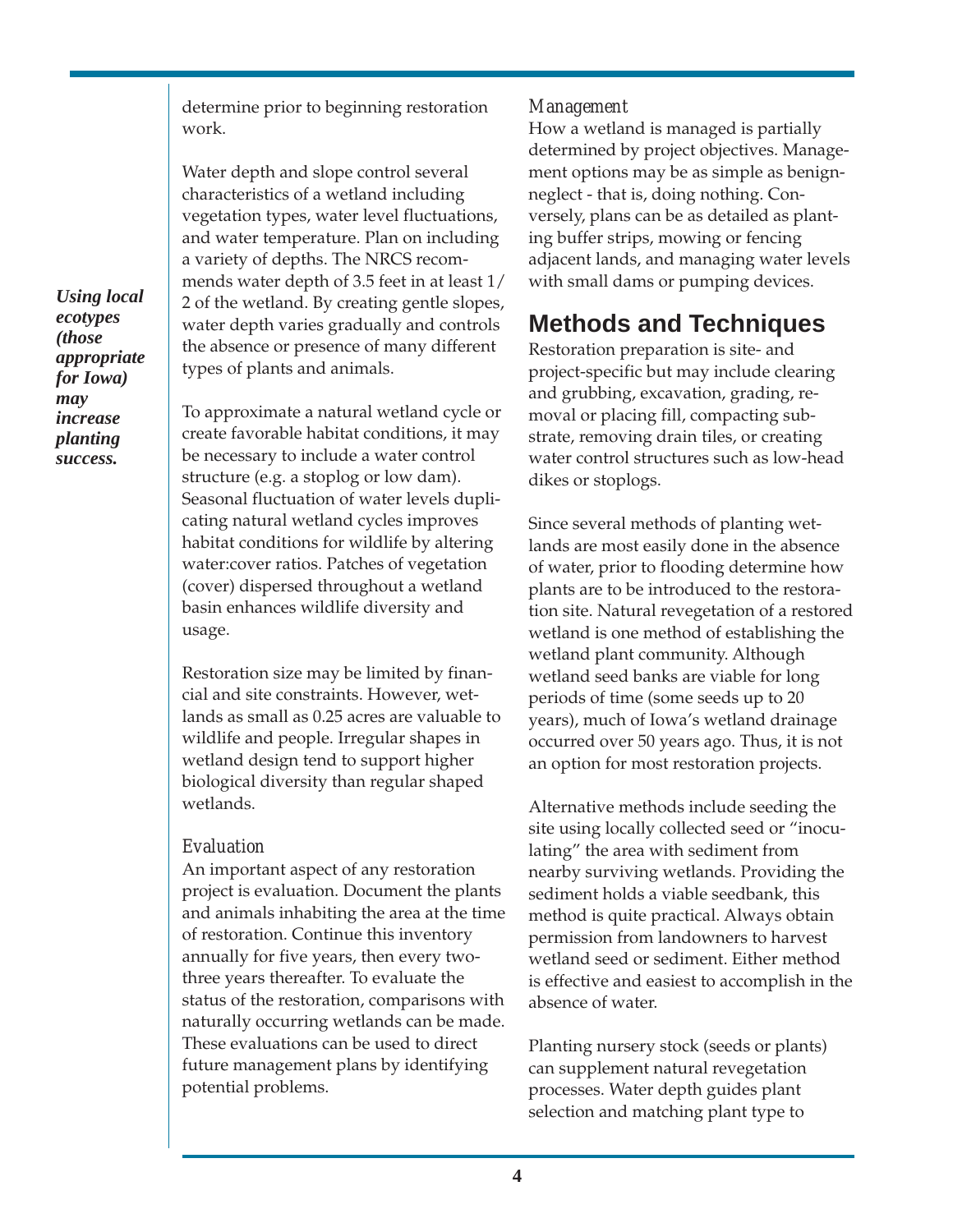wetland type is important. Before purchasing wetland plants or seeds, review the project objectives and study specific plant and wildlife requirements.

# **Managing Restored Wetlands for Wildlife**

Wetlands meet the basic needs (food, water, shelter, space) of a variety of wildlife including invertebrates, amphibians, reptiles, fish, birds, and mammals. All play important roles in wetland ecology. Wetland habitats can be designed to meet the needs of and attract specific animals.

Knowledge of a given animal's biology and habitat preferences can guide a management plan to encourage their presence. Because seasonal needs vary in wildlife, the best management practices include providing the right food sources throughout the year.

One example of a management goal may be to attract blue-winged teal, a relatively common dabbling duck throughout the Midwest. Blue-winged teal are one of the latest arriving migrants each spring. They prefer, like many dabbling species, to nest in uplands close to water. Because of their small size, blue-winged teal do not require tall plant cover for nesting and they generally avoid nesting in brushy cover.

Their diet is dominated by snails, insects, and crustaceans in early spring, and gradually shifts to seeds as the season progresses. Egg-laying females and flying young birds continue to select high protein foods. The chances of attracting bluewinged teal to your wetland increase if its characteristics meet the biological needs of this animal.

Management strategies to attract bluewinged teal may include keeping the areas close to water free of shrubs and other

woody plants and encouraging a variety of emergent, submergent, annual and perennial wetland plants. In addition to providing shelter, such diversity in plant life creates habitat niches for huge numbers of different insects, a key food item and source of protein for blue-winged teal and many other wildlife species. Good grassy nesting cover on the upland adjacent to the wetland is also critical nesting habitat for teal and other waterfowl.

*Brush piles, berryproducing shrubs, and nesting structures or houses will attract wildlife*

Another management goal may be to increase mink populations. Mink, a semi-

aquatic member of the weasel family, is valuable as a furbearer. Active primarily at night, it feeds on variety of wetland critters including frogs, crayfish, muskrats, and birds. An unoccupied muskrat den or bank burrow Muskrat

is used to raise young mink.

Habitat requirements for mink include an abundant food supply, permanent water, and undeveloped shores. Management strategies may include enhancing and protecting water quality. Limiting the use of pesticides on adjacent lands improves insect populations which are an important food item for mink prey foods, like frogs. Protect wetland shorelines from agricultural degradation and encourage grassy cover. Brushpiles can be made to serve as denning sites, if naturally occurring dens are not available.

Landowners should keep in mind that wetlands are natural communities. Desirable as well as undesirable plant and animal species will come and go to some degree. Predator-prey interactions are normal and should be expected. The key to successfully managing wetland habitats is diversity. The healthiest restored wet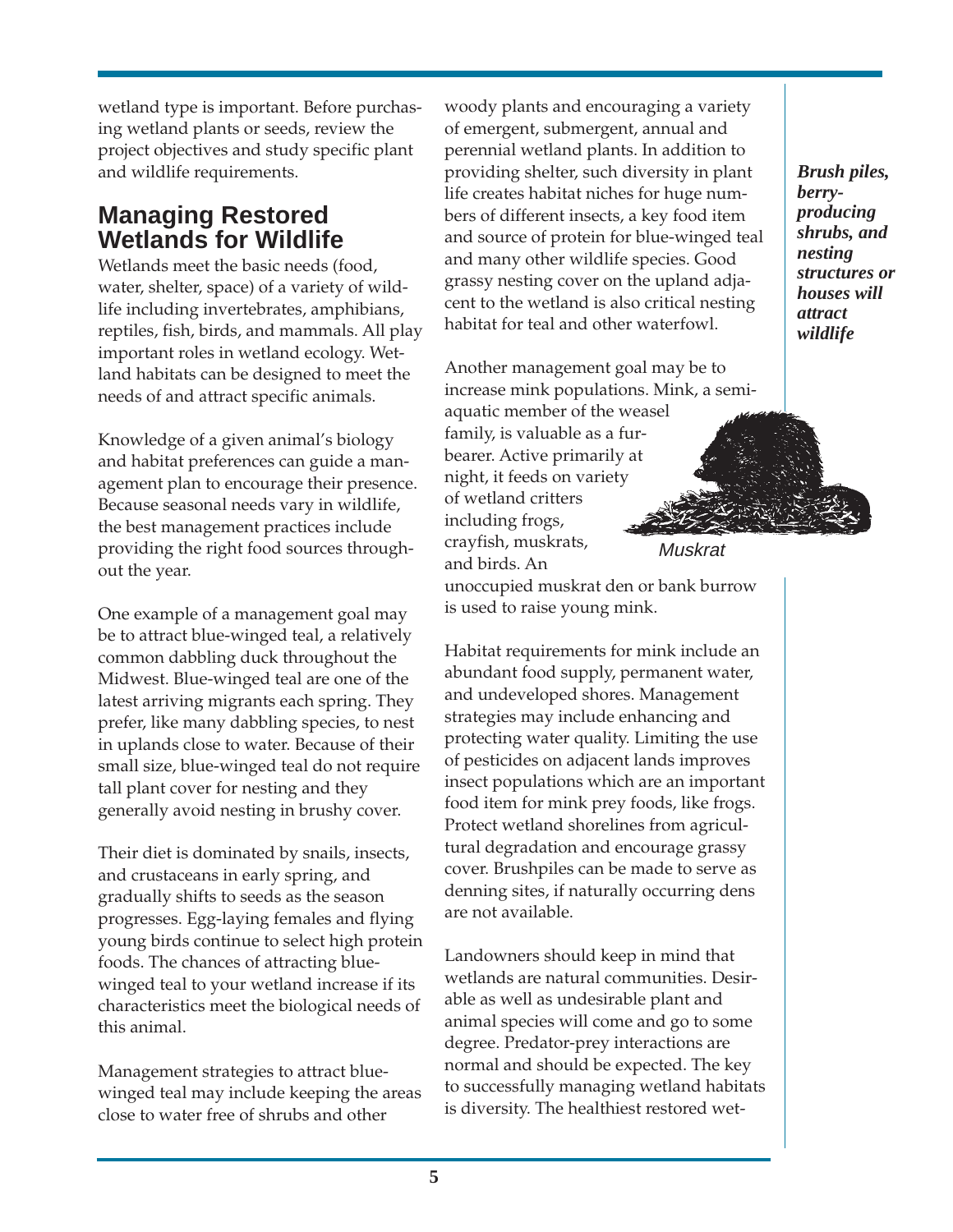lands meet the needs of a wide variety of wildlife

#### *Problems and Solutions*

On occasion, some plants and animals can become a nuisance. If it becomes a persistent problem, avoid relying on short-term

solutions (e.g. chemicals or poisons). Although offering a quick result, they do not address or modify the biological processes at the root of the problem. It is well worth the time it takes to employ management techniques that focus on long-term solutions.

#### **Problems**

Plants such as purple loosestrife, Reed's canary grass, and cattails are aggressive. Left alone, they can choke out other wetland vegetation.

High concentrations of nutrients entering a wetland through runoff (nitrogen and phosphorues) adversely affect water quality and a variety of aquatic animals.

Sometimes muskrats and beavers can cause structural or vegetation damage.

In high densities, Canada geese are extremely messy. They are attracted to wetlands with manicured or mowed edges.

#### **Potential Solutions**

Maintaining high water levels (flooding) is an effective means of long term control. Consult a professional for chemical control methods.

Long-term prevention of nutrients entering the wetland is accomplished by planting a 50- to 100-foot wide buffer around the wetland.

Control for both muskrat and beaver involves trapping the animals during the legal season.

The easiest way to discourage a goose siege is to keep the wetland edge "messy." This interferes with their ability to see predators and they avoid the area.

# **The Future of Iowa Wetlands**

Iowa's wetland communities can never be returned to their presettlement condition. However, landowners have the opportunity to ensure that wetlands remain an important part of Iowa's natural communities. This publication includes a small portion of the information available for the creation and restoration of wetlands. Detailed information is available from a variety of other sources.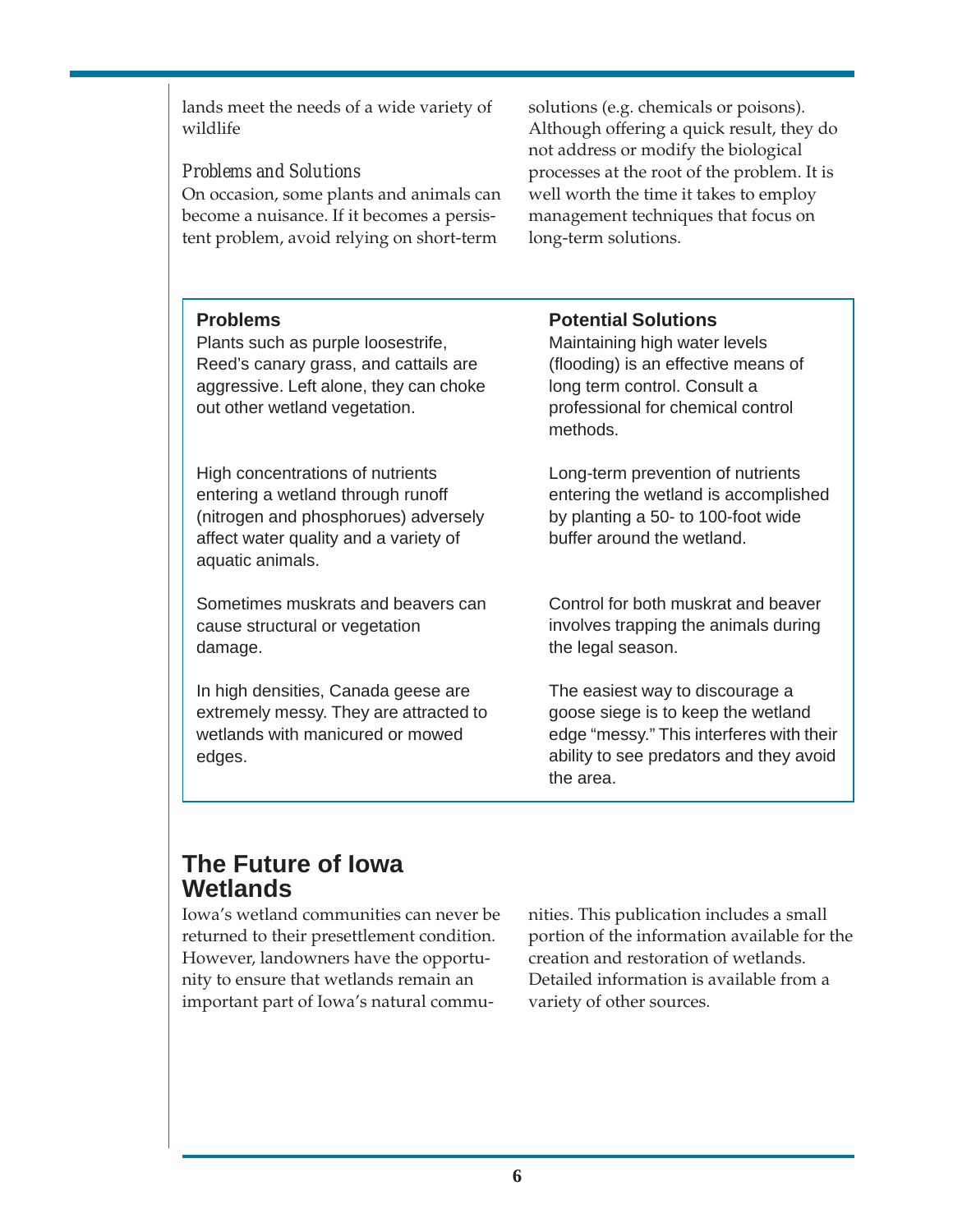# **Sources for Additional Information and Technical Support**

- Iowa Department of Natural Resources, Wallace Building, Des Moines, IA 50319 515/ 281-5145
- County Conservation Boards Listed under the "Government-County" section of your local phone book
- Natural Resource Conservation Service—County offices listed under "Government— Federal, USDA" section of your local phone book.
- Soil Conservation District—Listed under the "Government--County" section of your local phone book.

The Nature Conservancy, 108 3rd St., Suite 300, Des Moines, IA 50309, 515/244-5044 Pheasants Forever, 1205 Ilion Ave., Chariton, IA 50049, 515/774-2238

Iowa State University Extension Service—County offices listed under the "Government-County" section of your local phone book.

# **Other Iowa State University Extension Publications Useful in Wetland Restoration**

- IAN-204 Iowa Wetlands
- IAN-406 Natural Cycles in Iowa
- IAN-407 Iowa Biodiversity
- IAN-501 Changing Land Use and Values
- Pm-1302e Managing Iowa Wildlife: Raccoons
- Pm-1351e Nest Structures for Ducks and Geese
- Pm-1351f Managing Iowa Habitats: Fen Wetlands
- Pm-1520 Agricultural Pesticide Impacts on Prairie Wetlands
- NCR-338 Shelves, Houses and Feeders for Birds and Mammals
- Pm-1626a Riparian Buffer Systems